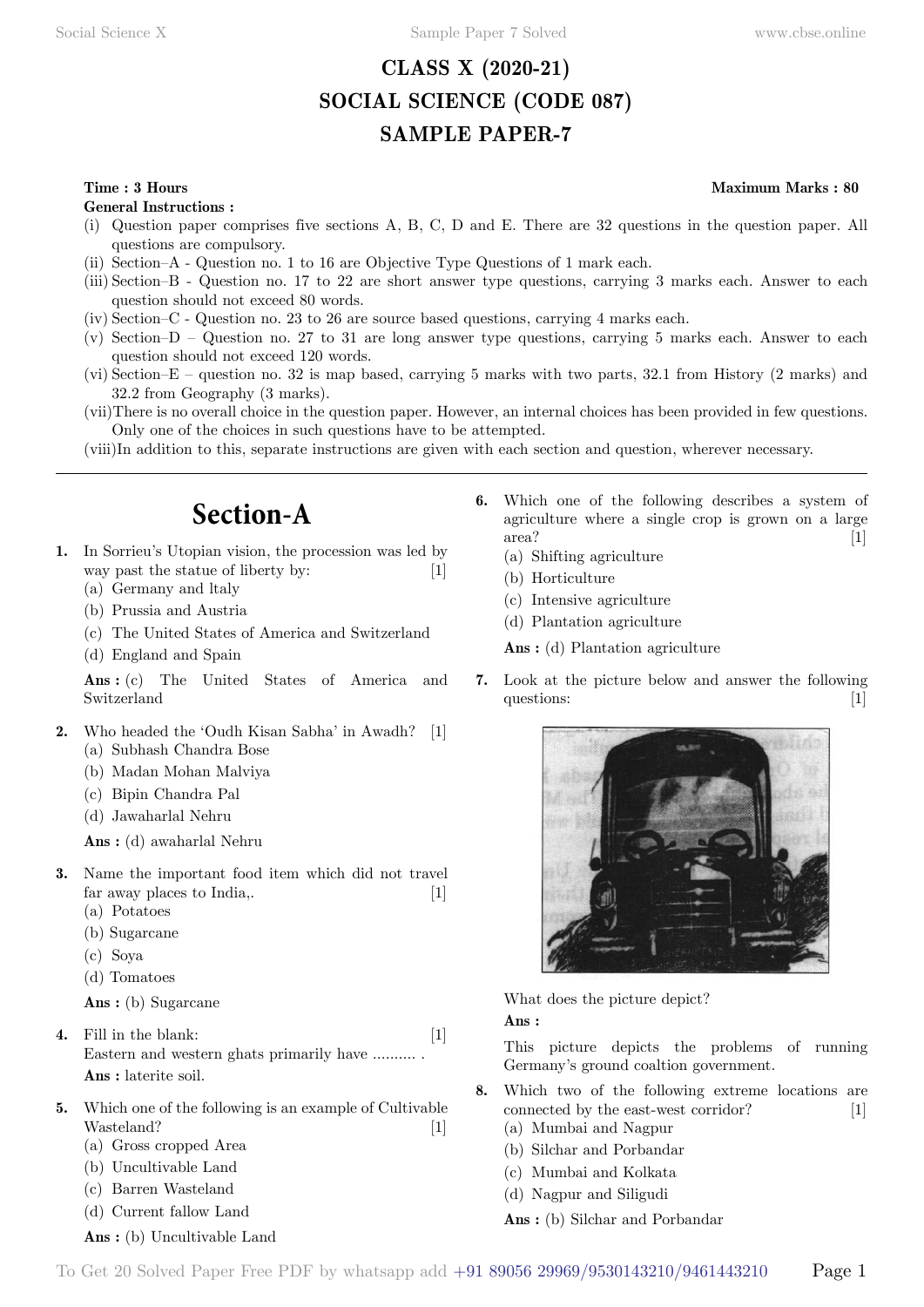Social Science X Sample Paper 7 Solved www.cbse.online

**9.** Examine the following pairs that give the level of government in India and the powers of the government at that level to make laws on the subjects mentioned against each. Which of the following pairs is not correctly matched? [1]

| $\mathbf{a})$ | State government                                 | State List       |  |  |
|---------------|--------------------------------------------------|------------------|--|--|
| (b)           | Central government                               | l Union List     |  |  |
| (c)           | Central and State Concurrent List<br>governments |                  |  |  |
| (d)           | Local governments                                | Residuary powers |  |  |

 **Ans :** (d) Local governments - Residuary powers

**10.** What is legitimate government? [1]

### **Ans :**

A legitimate government is one whose citizens through participation acquire a stake in the system.

 **o**

Name a country with Single Party System.  **Ans :** People's Republic of China.

**11.** Define a responsive government. [1]

#### **Ans :**

A government that takes decision by following norms and proper procedure.

#### **o**

Who can make law on the subject mention in the state list?

 **Ans :**

The state government alone can make laws relating to the subjects mentioned in the state list.

**12.** In the question given below, there are two statements marked as Assertion (A) and Reason (R). Read the statements and choose the correct option.

**Assertion:** Mohan is a shopkeeper who pays his taxes on time. He has employed two workers Rakesh and Raghu in his shop. He pays them well, however, none of the workers get any paid leaves in the year.

**Reason:** Rakesh and Raghu are employed in unorganised sector. [1]

- (a) If both assertion and reason are true, and reason is the correct explanation of assertion.
- (b) If both assertion and reason are true, but reason is not the correct explanation of assertion.
- (c) If assertion is true, but reason is false.
- (d) If both assertion and reason are false.

 **Ans :** (c) Both assertion and reason are true, and reason is the correct explanation of assertion.

- **13.** Gross Domestic Product (GDP) refers to the money value of all: [1]
	- (a) final goods produced in an economy during a year.
	- (b) final services produced in an economy during a year.
	- (c) final goods and services produced in an economy during a year.
	- (d) None of the above.

Ans : (c) final goods and services produced in an economy during a year.

- **14.** Assume those are four families in a country. The average per capita income of these families is  $\bar{\tau}$  5000. If the income of three families is  $\bar{\tau}$  4000,  $\bar{\tau}$  7000 and  $\bar{\tau}$  3000 respectively. what is the income of the fourth family? [1]
	- (a) ₹7500 (b) ₹3000
	- (c) ₹ 2000 (d) ₹ 6000

Ans : (d) ₹ 6000

- **15.** An MNC promotes global integration through free flow across the boarders, of: [1]
	- (a) capital (b) goods
	- (c) technology (d) All of these
	- **Ans :** (d) All of these.
- **16.** Find the Incorrect option: [1] (a) Demand deposit share the essential features of money
	- (b) With demand deposit payments can be made without cash
	- (c) Demand deposits are safe way of money transformation
	- (d) Demand deposit facility is like cheque
	- **Ans :** (d) Demand deposit facility is like cheque.

# **Section-B**

**17.** What were the consequences of Liberal Revolution of 1848? [3]

### **Ans :**

- 1. Liberal Revolution of1848 provided base to the unification of Italy and Germany.
- 2. Conservatives failed to restore the old order.
- 3. They realised that they will have to grant concessions to the liberal nationalist revolutionaries.
- 3. Serfdom and bonded labour were abolished both in the Habsburg dominions and in Russia.
- **18.** Describe any three features of the Civil Code of 1804 introduced by Napoleon in France. [3]

#### **Ans :**

Napoleon incorporated revolutionary principles in the administrative field to make the whole system more rational and effective. His Civil Code of 1804 was also known as Napoleonic Code.

- 1. First, he did away with all the privileges based on birth. Everyone was placed equally before the law. He abolished the feudal system and freed peasants from serfdom and manorial dues.
- 2. He secured the right to property.
- 3. Uniform laws, standardized weights and measures and a common national currency facilitated the movement and exchange of goods and capital from one region to another.

#### **o**

What role did Giuseppe Garibaldi play in the unification of Italy?

### **Ans :**

1. Giuseppe Garibaldi (1807-82) was a famous Italian freedom fighter. He managed a large number of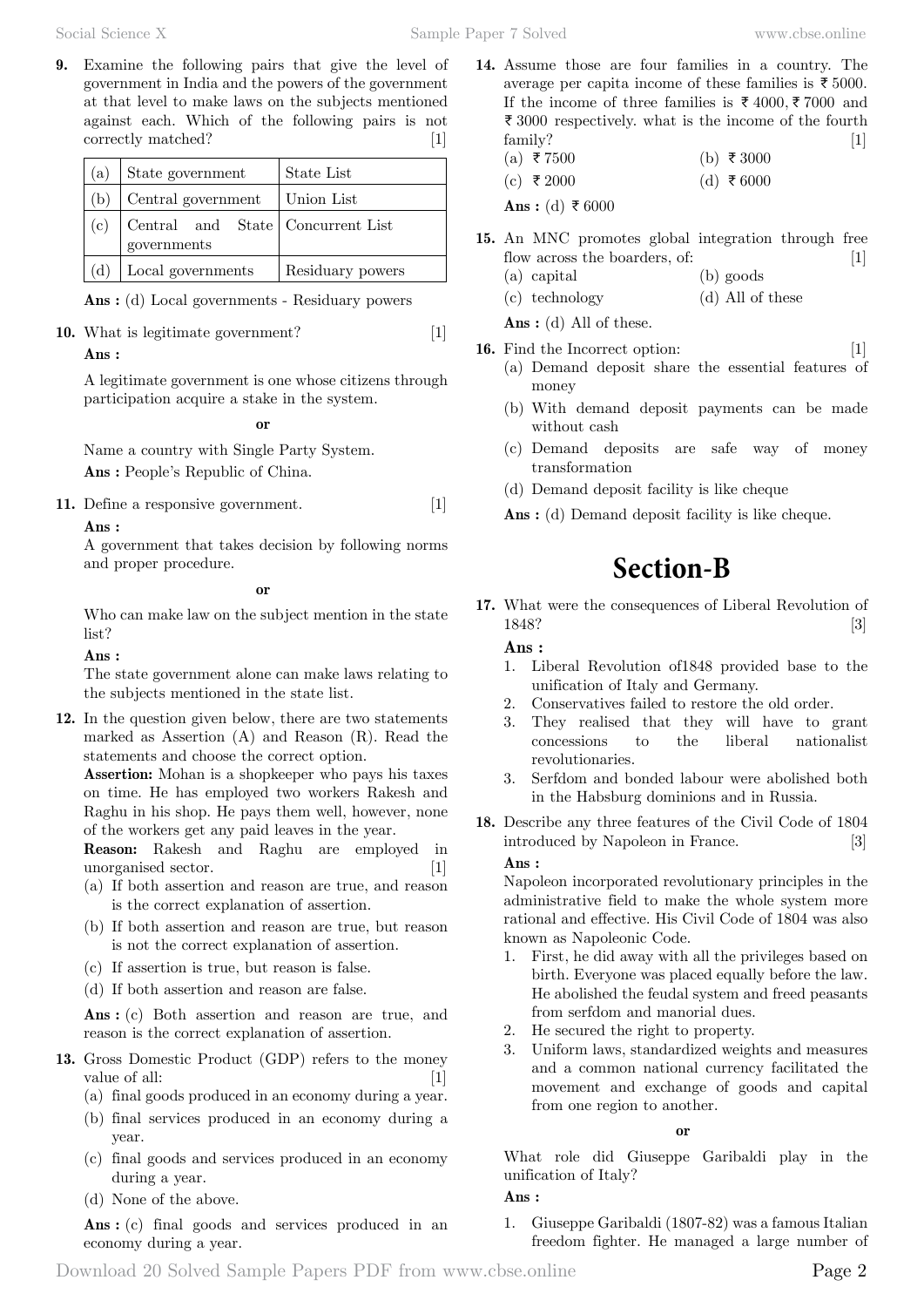volunteers apart from regular troops.

- 2. In 1860, they marched into South Italy and the kingdom of the two Sicilies succeeded in winning the support of the local peasants in order to drive out the Spanish rulers.
- 3. He supported Victor Emmanuel II in his efforts to unify the Italian states and in 1861 Victor Emmanuel II was proclaimed the king of United Italy.
- **19.** Describe any three main changes in Indian agriculture after the Green Revolution. [3]

 **Ans :**

Three main changes in Indian agriculture after Green Revolution:

- 1. HYV seeds began to used at large extent to yield better or higher output.
- 2. To provide irrigation facilities canals are laid to provide water to all areas having shortage of water supply.
- 3. Use of fertilisers, insecticides and pesticides began to use. This enhanced the production of various crops.
- **20.** How has dignity of women been ensured in a democracy? [3]

 **Ans :**

- 1. Long struggles by women have created some sensitivity today that respect to and equal treatment of women are necessary.
- 2. Once the principle of equality is recognised. It becomes easier for women to wage a struggle against what is non-acceptable legally and morally.
- 3. Democracy in our country has strengthen the claims of women and the disadvantaged castes for equal status and opportunities.

 **o**

Describe any three features of Indian Federalism.  **Ans :**

# **Features of Indian Federalism:**

- 1. Indian Federalism is a three fold distribution based on three lists:
	- (a) Union list on which centre makes laws such as defence, currency, etc.
	- (b) State list on which states make laws such as police, trade, agriculture, etc.
	- (c) Concurrent list on which both centre and state legislate such as education.
- 2. Centre legislates on 'residuary' subjects.
- 3. High Courts and the Supreme Court sort out the dispute between centre and state.
- **21.** What is collateral? Why do banks ask for collateral giving credit to a borrower? [3]

 **Ans :**

Collateral is an asset that the borrower owns (such as land, building, vehicle, livestock, deposits with banks) and uses this as a guarantee to a lender until the loan is repaid. If the borrower fails to repay the loan, the lender has the light to sell the asset or collateral to obtain payment. Property such as land titles, deposits with banks, livestock are some common example of collateral used for borrowing. The banks asks for

collateral in case of the borrower fails to repay loan, the lender/banks has the right to sell the collateral to recover loan/the amount of loan.

**22.** "Though per capita income is widely used as an indicator of development but it suffers from many limitations." Explain the statement. [3]  **Ans :**

Per capita income is widely used for comparing development but it has some limitations or drawbacks. These are:

- 1. It does not take into account the distribution of income that accompanies increase in income.
- 2. It is compared with the problem of poverty. Although the figures indicate increase in per capital income, the average standard of living may deteriorate.
- 3. An increase in income may be at the cost of the exploitation of natural resources.

# **Section-C**

**23.** Read the source given below and answer the questions that follows: [4]

This is the most widely spread and important soil. In fact, the entire northern plains are made of alluvial soil. These have been deposited by three important Himalayan river systems-the Indus, the Ganga and the Brahmaputra. These soils also extend in Rajasthan and Gujarat through a narrow corridor. Alluvial soil is also found in the eastern coastal plains particularly in the deltas of the Mahanadi, the Godavari, the Krishna and the Kaveri rivers.

The alluvial soil consists of various proportions of sand, silt and clay. As we move inlands towards the river valleys, soil particles appear some what bigger in size. In the upper reaches of the river valley i.e. near the place of the break of slope, the soils are coarse. Such soils are more common in piedmont plains such as Duars, Chos and Terai.

Apart from the size of their grains or components, soils are also described on the basis of their age. According to their age alluvial soils can be classified as old alluvial (Bangar) and new alluvial (Khadar). The bangar soil has higher concentration of kanker nodules than the Khadar. It has more fine particles and is more fertile than the bangar.

Alluvial soils as a whole are very fertile. Mostly these soils contain adequate proportion of potash, phosphoric acid and lime which are ideal for the growth of sugarcane, paddy, wheat and other cereal and pulse crops. Due to its high fertility, regions of alluvial soils are intensively cultivated and densely populated. Soils in the drier areas are more alkaline and can be productive after proper treatment and irrigation.

# **Answer the following MCQs by choosing the most appropriate alternatives:**

- **23.1**Which is the most widely spread and important soil? [1]
- (a) Alluvial soil (b) Laterile soil
- (c) Arid soil (d) Red and yellow soils
- **Ans :** (a) alluvial soil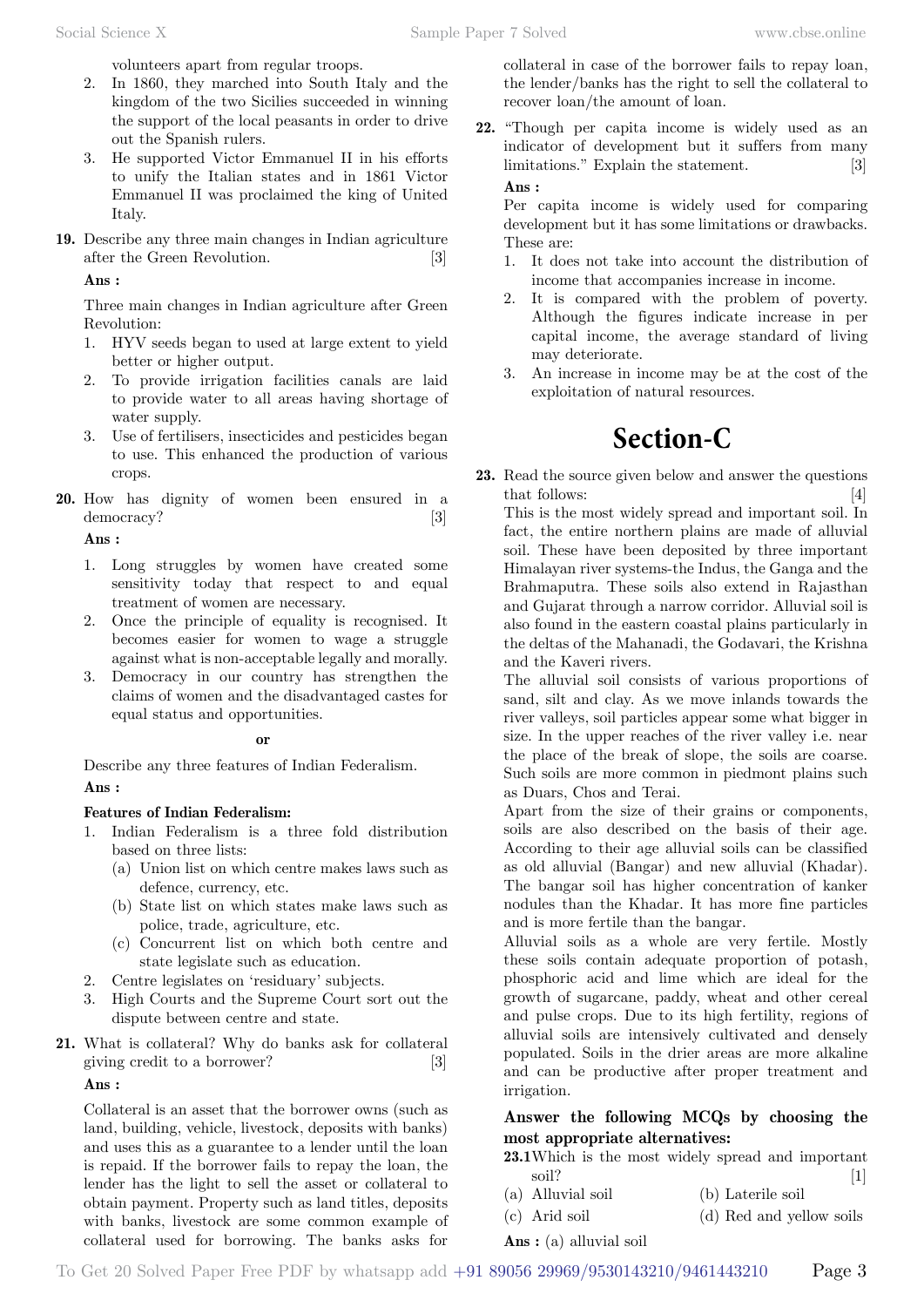**23.2**Alluvial soil is found in the .......... . [1]

- (a) Western Coastal Plains
- (b) North Coastal Plains
- (c) Eastern Coastal Plains
- (d) None of these

 **Ans :** (c) Eastern Coastal Plains

**23.3**Soils are described on the basis of their: [1]

(a) forms (b) age

(c) king (d) treatment

 **Ans :** (b) age

- **23.4**Soils in the drier areas are more alkaline and can be productive after proper .......... and .......... . [1]
- (a) Particles, fertile (b) growth, size

(c) treatment, irrigation (d) None of these

 **Ans :** (c) treatment, irrigation

**24.** Read the source given below and answer the questions that follows: [4]

..... in spite of my best efforts, I could not properly do the works that were allotted to me.....In a few days I got my hands bruised all over and I could not go to work for a week for which I was prosecuted and sent to jail for 14 days ..... new emigrants find the tasks allotted to them extremely heavy and cannot complete them in a day ..... Deductions are also made from wages if the work is considered to have been done unsatisfactorily. Many people cannot therefore earn their full wages and are punished in various ways. In fact, the labourers have to spend their period of indenture in great trouble ..... .

### **Answer the following MCQs by choosing the most appropriate alternatives:**

- **24.1**Why could not the writer properly do the works allotted to him? [1]
- (a) because he go to work for a week.
- (b) because he got his hands bruised all over.
- (c) because hed have to spend their period of indenture.
- (d) None of these

 **Ans :** (b) because he got his hands bruised all over.

- **24.2**What punishment was given to the writer for not going to work? [1]
- (a) sent to jail for 14 days
- (b) sent to jail for 24 days
- (c) sent to jail for 18 days
- (d) sent to jail for 25 days

 **Ans :** (a) sent to jail for 14 days

- **24.3**Many people cannot, therefore, earn their full wages and are .......... in various ways. [1]
- (a) Rewards
- (b) Great trouble
- (c) Punished
- (d) None of these
- **Ans :** (c) Punished

**24.4**Complete the sentence: [1] Deductions are also made from wages if the work is considered to have:

- (a) done unsatisfactorily
- (b) done satisfactorily
- (c) done efficiently
- (d) not done proper way
- **Ans :** (a) done unsatisfactorily
- **25.** Study the given pie-chart carefully and answer the questions that follow: [4]



- **25.1**Which is the main source of credit for rural household in India? [1]
- (a) Commercial Banks
- (b) Landlords
- (c) Relatives and Friends
- (d) Village Money-lenders

 **Ans :** (d) Village Money-lenders

- **25.2**Mention any two sources of credit for the rural households in India. [1]
- (a) Traders and others
- (b) Landlords and others
- (c) Relatives and friends and cooperative societies
- (d) Money-lenders and commercial bank

 **Ans :** (c) Relatives and friends and cooperative societies

**25.3**....... provide loans only for productive purpose.[1] (a) Formal sources

- (b) Informal sources
- (c) Commercial Banks
- (d) Cooperative societies
- **Ans :** (a) Formal sources
- **25.4** .......... provide loans for both productive and unproductive purposes. [1]
- (a) Traders
- (b) Money-lenders
- (c) Commercial Banks
- (d) Cooperative societies

 **Ans :** (b) Money-lenders

**26.** Read the source given below and answer the questions that follows: [4] Muhammad Yunus is a famous economist of Bangladesh. He received several international honours for his efforts to promote economic and social development for the benefit of the poor. He and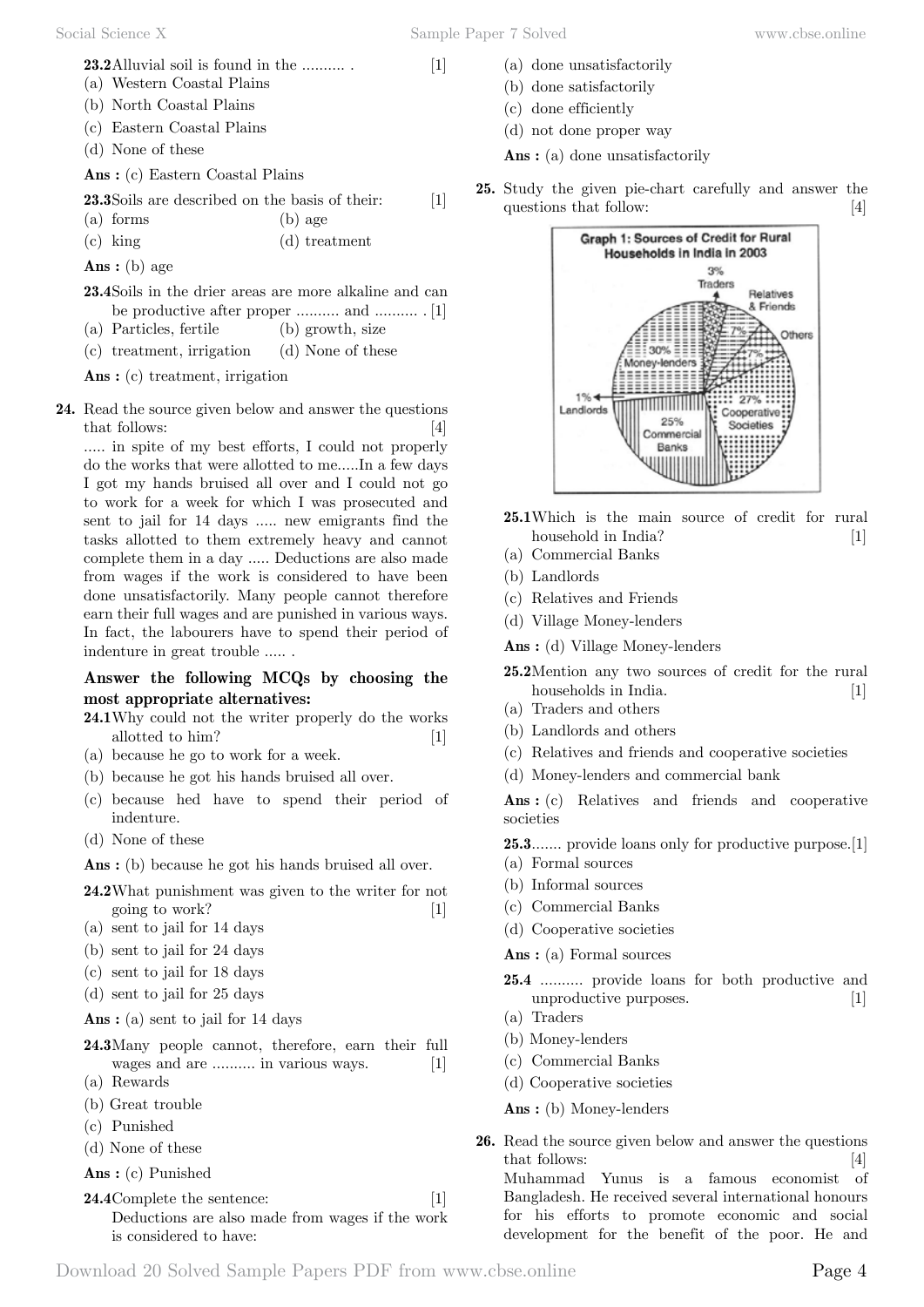the Grameen Bank he started jointly, received the Nobel Peace Prize for the 2006. In February 2007, he decided to launch a political party and contest in the parliamentary elections. His objective was to foster proper leadership, good governance and build a new Bangladesh. He felt that only a political party different from the traditional ones would bring about new political culture. His party would be democratic from the grassroots level. The launching of the new party, called Nagarik Shakti (Citizens' Power), has caused a stir among the Bangladeshis. While many welcomed his decision, some did not like it. "Now I think Bangladesh will have a chance to choose between good and bad and eventually have a good government," said Shahedul Islam, a government official. "That government, we hope, would not only keep itself away from corruption but also make fighting corruption and black money a top priority.'

But leaders of traditional political parties who dominated the country's politics for decades were apprehensive. "There was no debate (over him) winning the Nobel, but politics is different-very challenging and often controversial," said a senior leader of the Bangladesh Nationalist Party. Some others were highly critical. They asked why he was rushing into politics. "Is he being planted in politics by mentors from outside the country," asked one political observer.

# **Answer the following MCQs by choosing the most appropriate alternatives:**

| <b>26.1</b> Muhammad Yunus is a famous  of |               |  |  |  |                 |
|--------------------------------------------|---------------|--|--|--|-----------------|
| Bangladesh.                                |               |  |  |  | $\vert 1 \vert$ |
| (a) Scientist                              | (b) Economist |  |  |  |                 |

(c) politician (d) None of these

 **Ans :** (b) Economist

**26.2**In which year, Muhammad Yunus received the Nobel Peace Prize. [1]

(a) 2004 (b) 2007

| (c) 2006 | $(d)$ 2005 |
|----------|------------|
|----------|------------|

 **Ans :** (c) 2006

**26.3**In February 2007, what he decided to launch: [1]

- (a) a political party and contest in the Parliamentary elections
- (b) political party different from the traditional ones
- (c) economic and social development
- (d) None of these

 **Ans :** (a) a political party and contest in the Parliamentary elections

### **26.4**What is the name of the new party? [1]

- (a) Nationalist Party
- (b) Bangladesh Nationalist Party
- (c) Political Party
- (d) Nagarik Shakti

 **Ans :** (d) Nagarik Shakti

# **Section-D**

**27.** How was the Civil Disobedience Movement different from the Non-cooperation. [5]

# **Ans :**

- 1. The Non-cooperation Movement was launched between 1920 to 1922 while the Civil Disobedience Movement continuous between 1930-1934.
- 2. The reasons for launching these two movements were somewhat different. The Non-cooperation Movement was launched because of the anger against the Martial law and killing of the innocent people on April 13, 1919 in the Jallianwala Bagh Tragedy. The Civil Disobedience Movement was launched against the arrival of the Simon Commission.
- 3. 'Swaraj' or self-government won the aim of the Non-cooperation Movement but complete independence won the aim of the Civil Disobedience Movement.
- 4. The Civil Disobedience Movement was quite wider in its scale than the Non-cooperation Movement. When the Non-cooperation Movement formed the beginning of the mass movement while the Civil Disobedience Movement was full-fledged mass movement.
- 5. Non-cooperation Movement was with drawn by Congress itself on the initiative of Mahatma Gandhi when it turned violent but the Civil Disobedience Movement itself died out in 1934.

### **o**

What do you know about Awadh Peasant Movement? Explain.

### **Ans :**

In Awadh, Peasants were led by Baba Ramchandra - a sanyasi who had earlier been to Firi as an indentured labourer.

- 1. The movement here was against talukdars and landlords who demanded from peasants exorbitantly high rents and a variety of other lesses.
- 2. Peasants had to do begar and work at landlords farms without any payment.
- As tenants they had no security of tenure, being regularly evicted so that they could acquire no right over the leased land.
- 4. The peasant movement demanded reduction of revenue abolition of begar and social boycott of oppressive landlords.
- 5. In June 1920, Jawaharlal Nehru began going around the villagers in Awadh, talking to the villagers, and trying to understand their grievances.
- 6. In many places nai-dhobi bandhs were organised by Panchayats to deprive landlords of the services of even barhers and washerman.
- 7. By October, the Awadh Kisan Sabha was set up headed by Jawaharlal Nehru, Baba Ram Chandra and a few others. Within a month, over 300 branches had been set up in the villages around the region.
- 8. So, when the Non-cooperation Movement began the following year, the effort of the Congress was to integrate the Awadh peasant struggle into the wider struggle.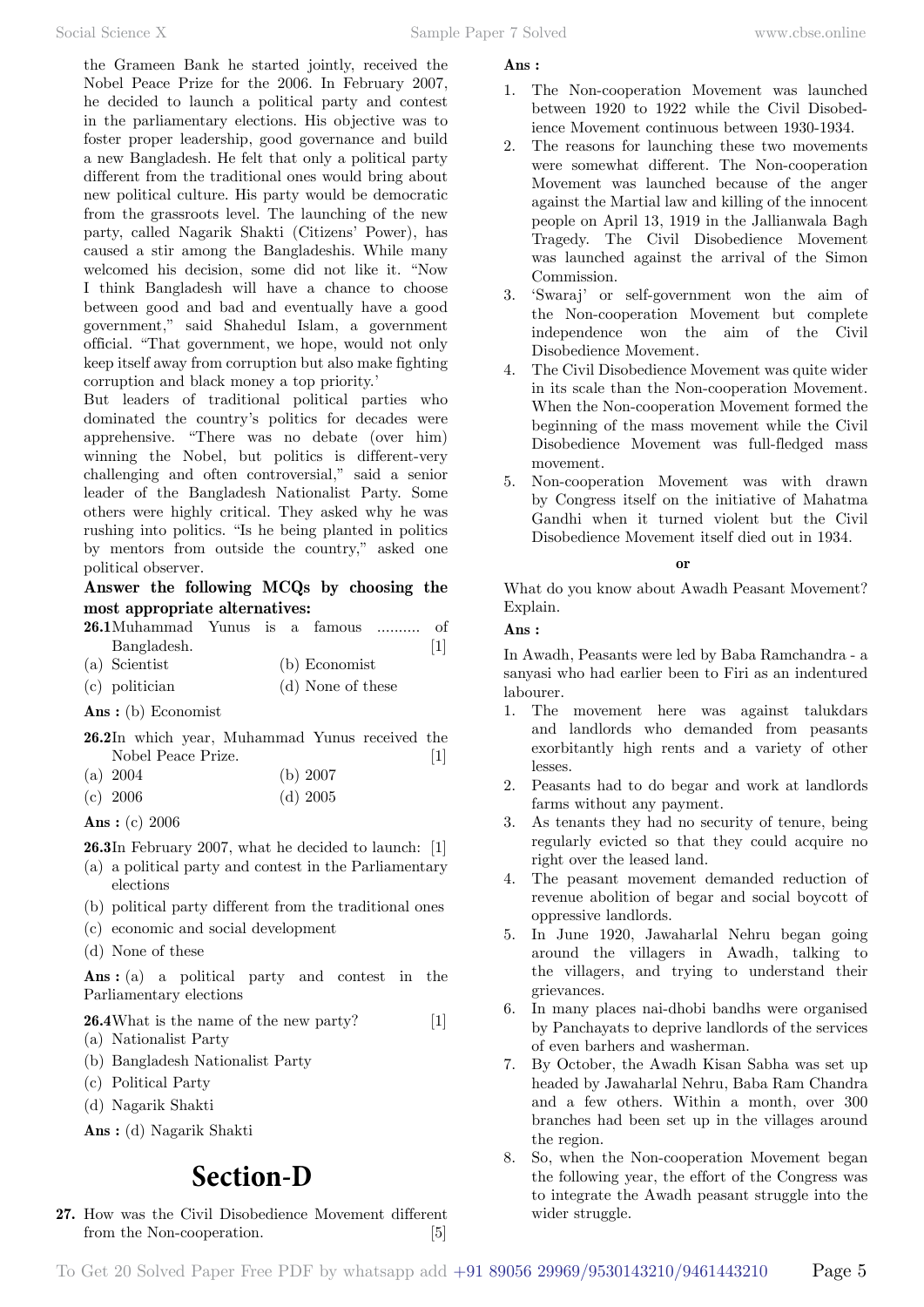**28.** How has the distribution pattern of the railway network in the country been largely influenced by physiographic and economic factors? Explain with examples. [5]

### **Ans :**

The distribution pattern of the railway network in India has been greatly influenced by physical and economic factors.

- 1. Level lands of the northern plains of India with high density of population, rich agricultural resources and greater industrial activity have favoured the development of railways in this region. The regions, therefore, here the denset network of railways in India.
- 2. The rugged terrain, of the Himalayan mountain region in the north and north-eastern states with sparse population and lack of economic opportunities is unfavourable for the construction of railway lines and railway network is lacking in these regions.
- 3. Sparsely populated sandy deserts of Rajasthan, hilly contiguous tracts of the Sahyadri swamps of Gujarat, forested tracks of Madhya Pradesh, Chhattisgarh, Odisha and Jharkhand, the flood plains of Bihar and Assam have posed difficulty in laying of railway lines.
- 4. On account of the economic importance of the region, the Konkan Railways were developed along the west coast inspite of problems of sinking of tracks and landslides.

### **o**

Analyse the physiographic and economic factors that have influenced the distribution pattern of railway network in our country.

# **Ans :**

- 1. The northern plains with their vast level land, high population density, and rich agricultural resources provided the most favourable condition for their growth. However, a large number of rivers requiring construction of bridges across their wide beds posed some obstacles.
- 2. In the hilly terrains of the peninsular region, railway tracts are laid through low hills, gaps or tunnels.
- 3. The Himalayan mountainous regions too are unfavourable for the construction of railway lines due to high relief, sparse population and lack of economic opportunities.
- 4. Likewise, it was difficult to lay railway lines on the sandy plain of western Rajasthan, swamps of Gujarat, forested tracks of Madhya Pradesh, Chhattisgarh, Odisha and Jharkhand.
- 5. The contiguous stretch of Sahyadri could be crossed only through gaps or passes (Ghats).
- 6. In recent times, the development of the Konkan railway along the west coast has facilitated the movement of passengers and goods in this most important economic region of India. It has also faced a number of problem such as sinking of track in some stretches and landslides.
- **29.** When was Bharatiya Janta Party founded? What is its ideology, aims, policies and programmes? [5]

# **Ans :**

**Bharatiya Janta Party:** It was founded in 180 by reviving the erstwhile Bharatiya Jana Sangha wants to build a strong and modern India by drawing inspiration from India,s ancient culture and values.

# **Ideology, Aims, Policies and Programmes:**

- 1. Cultural nationalism is an important element in its conception of Indian nationhood and politics.
- 2. Wants full territorial and political integration of Jammu and Kashmir with India, a uniform Civil Code for all people living in the country irrespective of religion, and ban on religious conversions.
- 3. Its support base increased substantially in the 1990s. Earlier limited to north and west and to urban areas, the party expanded its support in the south, east, the north-east and rural areas.
- 4. It came to power in 1998 as the leader of the National Democratic Alliance (NDA) including several state and regional parties.
- 5. It lost elections in 2004 and then in 2009. It is the ruling party in the Lok Sabha at present.
- **30.** How does democracy produce an accountable, responsive and legitimate government? [5]  **Ans :**
	- 1. **Accountable Government:** Accountable government is a government which is answerable on which is required to justify its actions or decisions. Democratic government is answerable to the people or to the Parliament. In a democracy people elect their representative who form government and if they don't work according to the wishes by the people, the people have the right to change them. For example, Indian government is answerable to the Parliament.
	- 2. **Responsive Government:** Responsive government is a government which responds positively to the needs and aspirations of the people. The government takes decisions, form policies which are acceptable to the people. Under this whenever possible and necessary, citizens can particulate il decision-making.
	- 3. **Legitimate Government:** Legitimate government is a government which works according to a set of rules, i.e. government takes decisions by following norms and a proper procedure. Citizens are free to know if a decision was taken through a proper procedure. This is known as transparency. For example, in India the government has provided citizens the Right to Information Act which empowers the people to find haw the government is working.
- **31.** Public sector has contributed in the economic development of a nation? Do think so, if yes, write five arguments to support your answer. [5]  **Ans :**

Yes, it is quite necessary to have public sector due to its contribution to economic development of the country:

- 1. It sets ups basic and key industries.
- 2. It ensures rapid economic development.